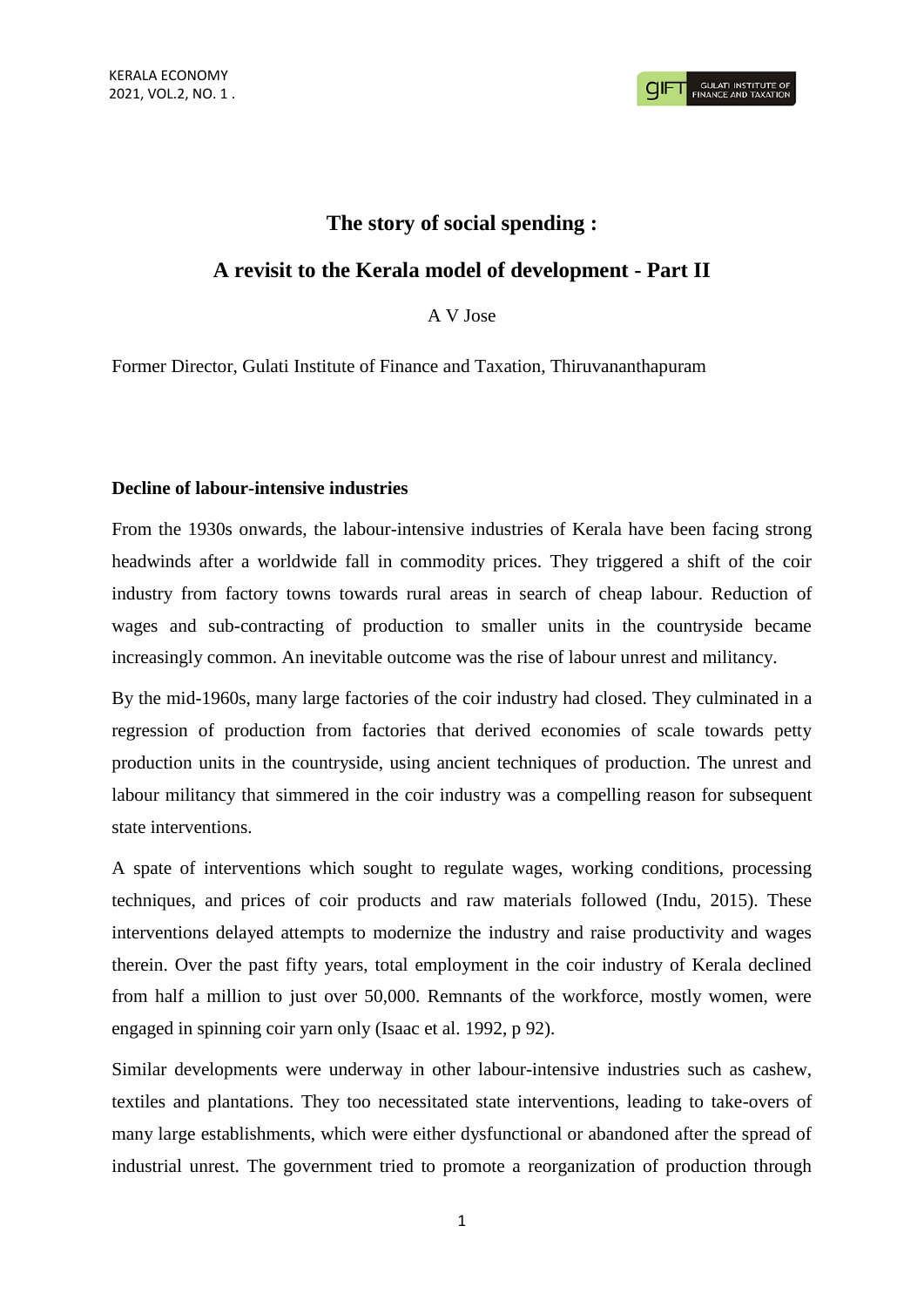KERALA ECONOMY

state-owned enterprises and workers' cooperatives. There was a proliferation of industrial establishments in the public sector as critical providers of employment in the aftermath of state interventions to protect the jobs and wages.

The situation in plantations too deteriorated. Despite the presence of well-meaning protectionist legislation, wages and working conditions therein have been withering under the impact of forces beyond the control of the state or the social actors. The number of workers entitled to protection under the Plantation Act declined over the years, as employers tried to minimize the fixed cost of hiring regular workers. Increasingly, they sourced work from contractors or piece-rate workers. Much of the area under plantations got fragmented and pushed down to the domain of smallholdings with a lesser reliance on hired labour. This development was especially true of rubber cultivation (Ramesh, 2010).

As the traditional industries went into decline, many workers got pushed into less remunerative and irregular jobs in the informal sector. The state and the social actors responded to the shrinkage of labour markets with positive policy interventions. A lengthy period of industrial turbulence necessitated impressive conduct of social engineering. The practice of electoral democracy called for accommodating the concerns of all workers, traumatized by the transition in markets.

### **Empowerment through income transfers**

The decline of labour-intensive industries prompted the unions and other social actors to mobilize political support for a "welfare dispensation" towards all workers, adversely affected in the sunset industries. The state demonstrated its concern through mobilizing resources for in critical social sectors such as the public distribution of consumer goods, notably food grains, healthcare, and education. Such spending gathered momentum from the 1970s onwards, as the state government took on a significant share of the budgetary expenditure required for extending primary health and education to the people. Social spending has maintained an upward trend through the subsequent years, though with ups and downs in between (Tsujita 2005, Gayitri 2005, Ramakumar 2008).

A new era of redistributive transfers was in the making, and we already discussed its impact in the preceding columns of this journal. The state interventions through increased public spending on a basket of social services proved to be an essential input to the democratization of services, as they facilitated equitable access to health and education within the state. We discussed some comparative evidence on population growth, sex ratio, birth rate, infant

2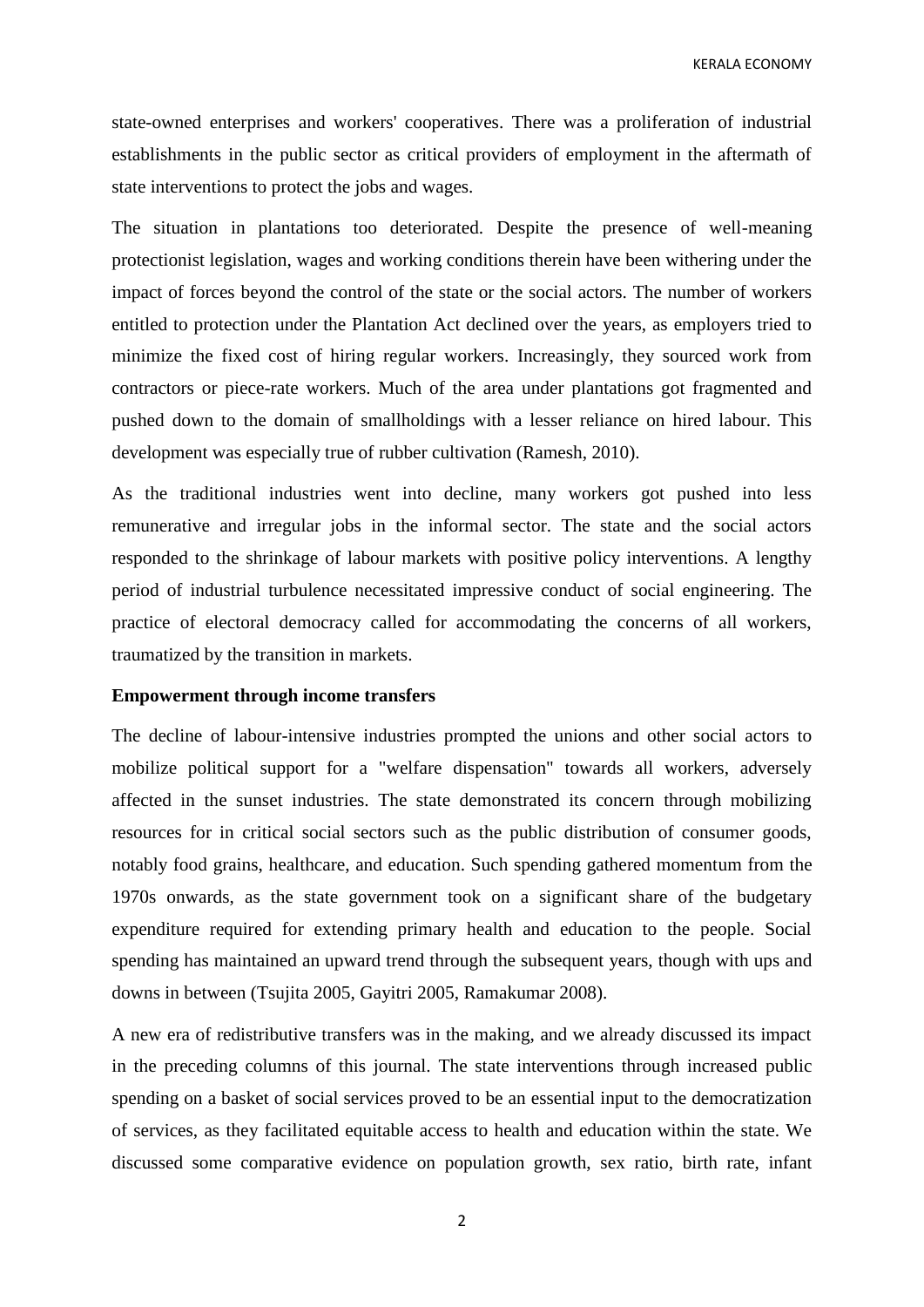A.V.JOSE

mortality rate, life expectancy and total fertility rate and access to education, human development and quality of life. Kerala occupies top slots in the league tables on social indicators in India. The state's prescience has also had a benign influence on the cost of education and health care both in the public and private sectors. We also took note of the comparatively higher reserve price of labour in Kerala and suggested that higher wages could be indicative of the income mobility acquired by workers. New entrants to the workforce are better endowed to navigate their way into remunerative employment within and outside the state.

A demographic dividend in the state has arrived in two sequential stages of outward migratory flows. The first stage marked a massive outflow of semi-skilled labour to the rest of India and the Gulf countries. Eventually, this flow gave way to a second wave of outmigration by skilled workers. More and more new entrants to the workforce, irrespective of their gender or social status, availed themselves of higher education and were positioned at vantage points on global value chains. In the process, Kerala emerged as a significant source of international skilled labour migration. More than three million workers have acquired mobility into the white-collar service occupations all over the world (Rajan and Zacharia 2019 Annex 1). The remittances they send home are primarily responsible for the high levels of per-capita consumption expenditure, and they contribute to generating a range of economic activities, notably in construction, processing industries and services.

## **Particular emphasis on institutional safeguards**

The welfare dispensation and social spending, as they influenced human development and living standards of Kerala, were underpinned by some institutional safeguards, put in place for the governance of labour markets. Two such institutions deserve special mention: i) A system for prescribing and administering minimum wages, and ii) Welfare funds for channelizing benefits to the workers of traditional industries. The Wage Boards of Kerala prescribe minimum wages in 80 domains of employment, both in agriculture and non-farm sectors, which together account for almost the entire workforce of the state. As a result, there is more uniformity in wages across industries and regions of Kerala. The actual daily wages of workers at the lower end of markets tend to be higher than the minimum wages prescribed for that category (Jose 2018; Usami 2011).

The Welfare Funds, 28 in number, have a total membership of 4.72 million workers. They provide an array of benefits to members including limited retirement pensions, ex-gratia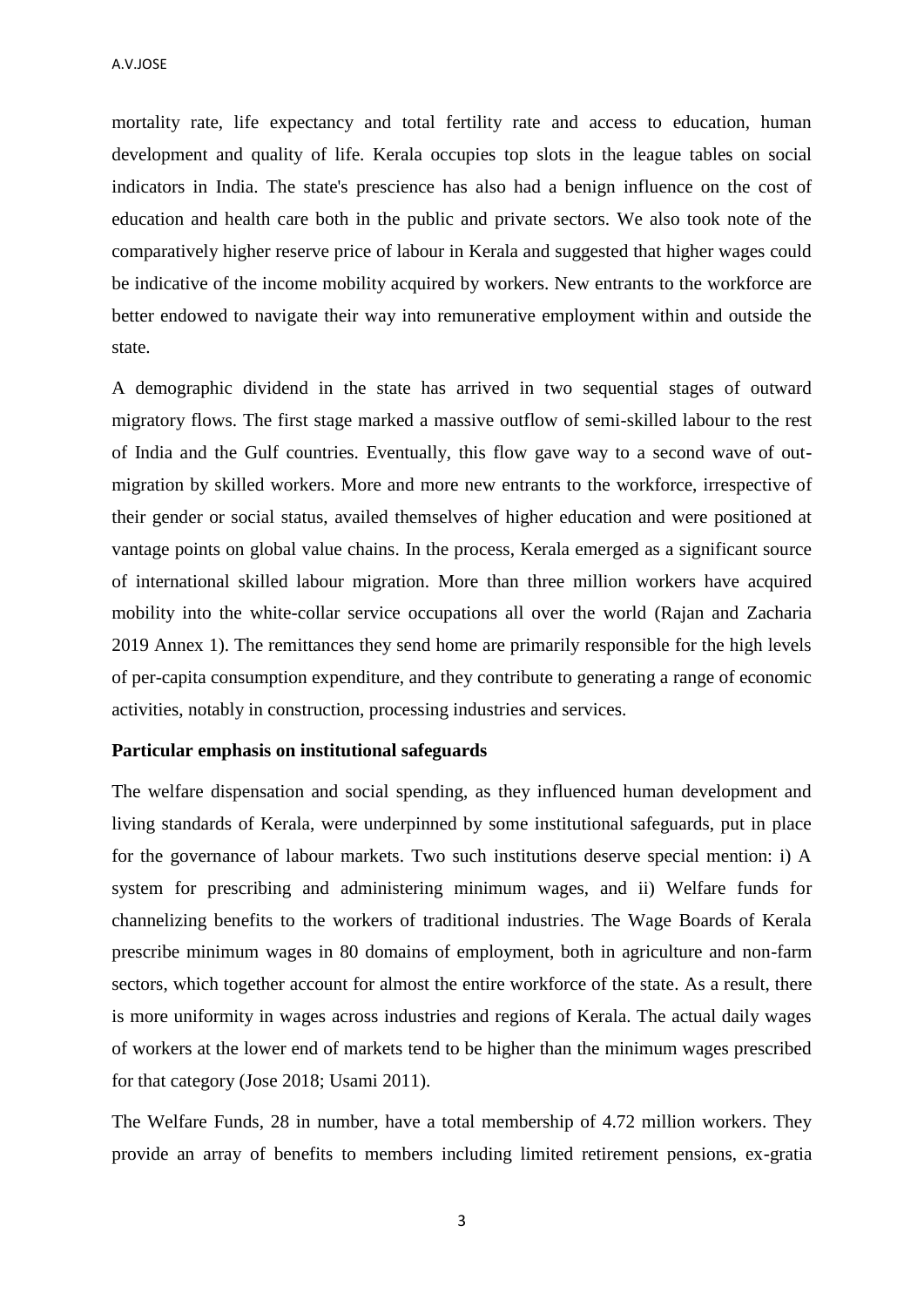KERALA ECONOMY

payments on death or disability, support for education and medical care, contingency payments on marriage and maternity, unemployment benefits, and support for housing (Government of Kerala 2019, Vol 2, Appendix 6.4). Perhaps the most commendable expenditure component of the state government is the allocation for monthly pension amounting to Rs. 1400 or more per person paid to a total of 6 million recipients. It comes to a sum of 150 billion rupees a year, also the largest slice of welfare spending by the state (Isaac, 2020).

It bears repetition that the redistributive social spending and the creation of special institutional safeguards for workers at the lower end of markets were the manifestation of a political consensus for an inclusive society, premised on equal opportunities for all in terms of employment and income mobility. The state-initiated transfers helped to set a "minimum reserve price" of labour in relation to a basket of entitlements needed for a dignified life by all people. Such reservation wages have empowered the poor and the disadvantaged to transcend the barriers to their entry into labour markets and to acquire mobility as partners on global value chains. That in itself is a precious achievement the state has derived entirely from social spending.

## **References**

- Gayitri, K. (2005), *"Government financing of social sector during the reform phase: some insights from southern states"*, Karanth, G. K. (ed.): Dimensions of social development: status, challenges and prospects, Social and Economic Change Monographs 8 (Bangalore, Institute for Social and Economic Change
- Government of Kerala (2019) *Economic Review 2019*, Kerala State Planning Board, Thiruvananthapuram
- Indu, G. (2015) *Institutional Change in the Coir Industry: Identifying Path Dependence and Causes*, Ph D thesis, Centre for Development Studies, Thiruvananthapuram
- Isaac T.M. Thomas, P. A.; Van Stuijvenberg; K. N. Nair (1992), *Modernization and Employment: The Coir Industry in Kerala*, Sage Publications, New Delhi
- Isaac T.M. Thomas (2020) *Statement in a pre-budget conference online of the Finance Minister, Government of Kerala*, 7 December
- Jose A.V. (2018a) "*Agricultural Wages in Indian States"*, Indian Journal of Labour Economics, ISLE-Springer, June
- Rajan, Irudaya S. and K. C. Zacharia (2019), *"Emigration and Remittances: New Evidence*

4